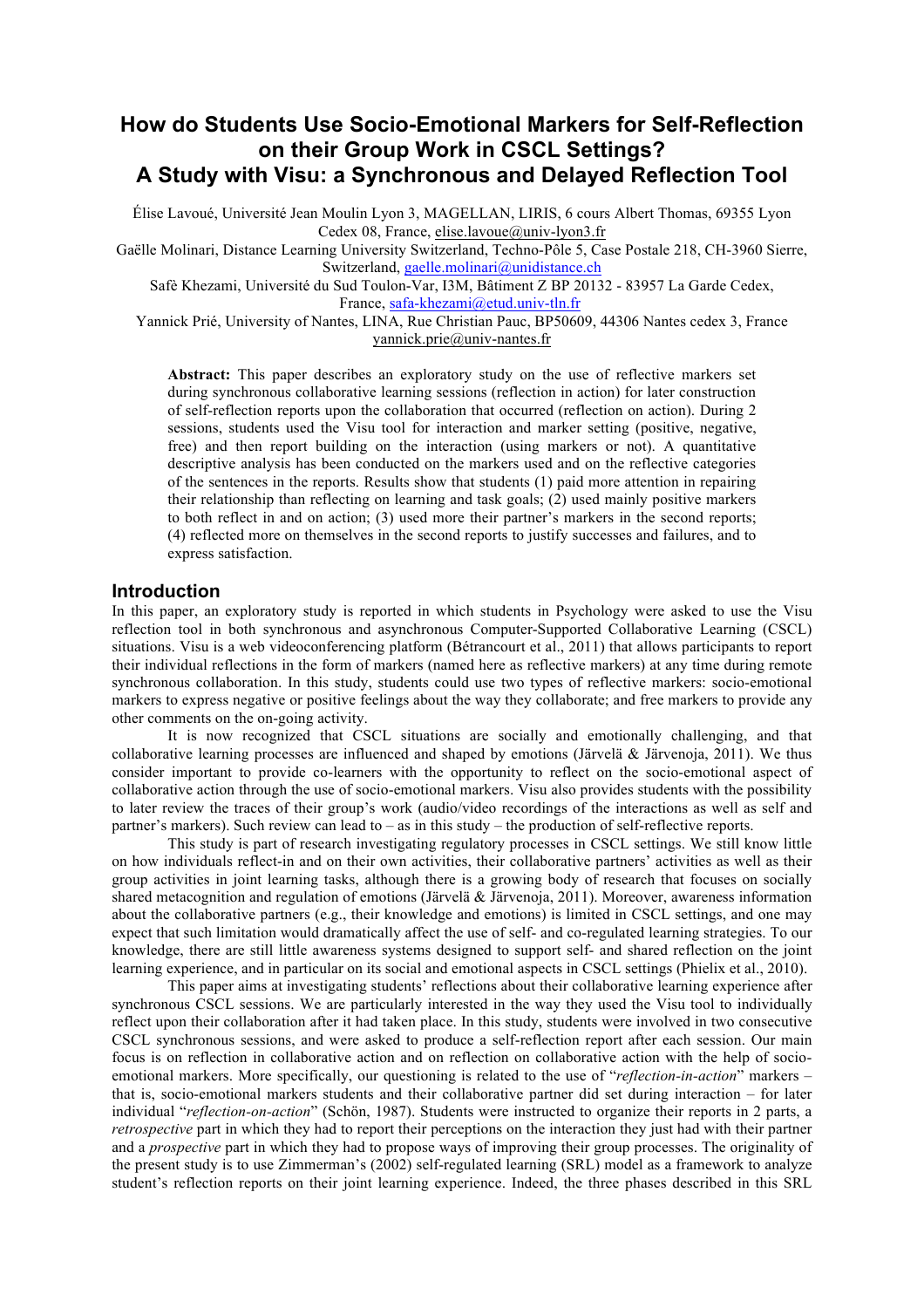model fit well with the different uses of the Visu tool: use of reflective markers during the online interaction (*performance* phase) and use of interaction traces (videos and markers) in the retrospection room (*self-reflection* and *forethought* phases). In this paper, we concentrate on the use of markers for self-reflection and forethought. According to Zimmerman, in the self-reflection phase, students evaluate performance and make causal attributions for successes or failures (*judgment*). They are also supposed to react to the learning situation in different ways, by expressing different levels of satisfaction (*affective reactions*), protecting their feelings of competence (*defensive reactions*) or proposing adjustments and changes in behavior necessary to succeed (*adaptive reactions*). In the forethought phase, the aim is to define the subsequent goals and to plan the strategies to achieve them; the focus is on the task analysis, which is based on students' prior knowledge and beliefs about learning such as self-efficacy and task value beliefs (*motivation*). Our precise questioning is thus twofold: what kinds of *retrospective* (judgments, reactions) and *prospective* (task analysis, motivation) reflection processes were related to the use of socio-emotional reflective markers? To what extent do these reflection processes evolved over the two CSCL sessions in relation with the use of markers?

## **Visu for Synchronous and Delayed Reflection**

Visu (result of ITHACA project; Bétrancourt et al., 2011) is a technology system dedicated to both synchronous and delayed reflection in computer-mediated collaboration settings. It is a web videoconferencing platform consisting of an interaction room and a retrospection room. In the interaction room (Figure 1, left), apart from other functionalities, users can leave markers on a horizontal timeline to annotate what is happening during the interaction, be it their feelings or any other types of information. To do so, they can either put a free marker by defining its content (textual form) and then hitting return (button "Poser un marqueur") or use buttons linked to predefined feeling markers: positive (green button) or negative (red button), which are empty by default (a). Text can be associated with feeling markers by using the textual form before clicking on the positive or negative button. The markers set by users are not visible by their partners during the course of collaboration (as it was thought this would affect the quality of interaction by focusing too much users' attention on their partners' markers). In Figure 1, free markers appear in black color while positive (resp. negative) markers are in green (resp. red). In the remainder of this article, we will use the terms "black", "green" and "red" markers (b).



Figure 1. From left to right, the interaction room, the retrospection room and the report window in Visu.

After the interaction, users can access the retrospection room (Figure 1, middle) in their own time and review the traces of the synchronous session (videos and markers). The markers left during the interaction appear on the horizontal timeline (c) and now all the markers (the self and partner's markers) are visible for users who participated in the interaction. When reviewing the interaction, users can individually build a reflective report on the collaboration process, by using any of the markers that were set during the interaction. For this, they can either drag and drop markers in the editing space of the retrospection room and modify the text as they wish or create text blocks from scratch (d). Reports are composed of several sentences and can be visualized on a dedicated interface (Figure 1, right) that also can also present the colored markers that may have been used (e).

# **Study**

### **Context, Participants and Procedure**

The study took place in an ecological context, namely during the educational psychology course of the Bachelor of Science in Psychology at the Distance Learning University Switzerland. Twelve students (11 women and 1 man; students with very different professional backgrounds; mean age 33 years) participated in this course in the 2011-2012 academic year. The study was carried out during a three-week online classroom period dedicated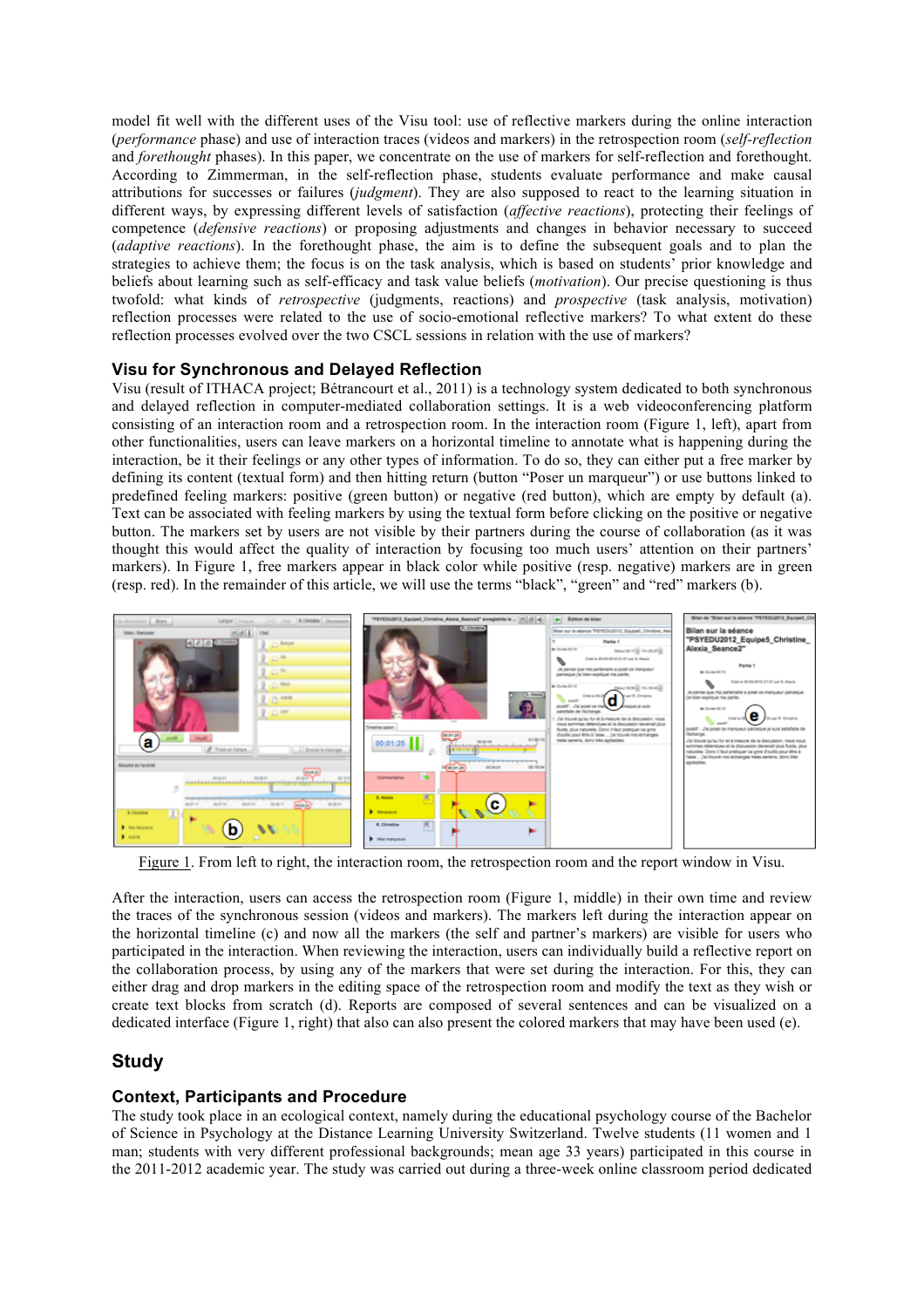to the constructivism/socio-constructivism topic. In this period, students were asked to work in dyads (5 samegender dyads and 1 mixed gender dyad) and used the Visu platform during two synchronous CSCL sessions; the 1st session was held during the 1st week of Period 4, the 2nd session during the 2nd week. During these CSCL sessions, students were invited to discuss and share their understanding about four introductory texts on Piaget's and Vygotsky's theories of learning (two "Piaget" texts and two "Vygotsky" texts). A CSCL script, inspired from a Jigsaw (macro) script, was used to organize both CSCL sessions. This script was designed so that each member of the dyad was invited to individually read a complementary text in preparation for both sessions: student 1 read the "Piaget" Text 1 (for Session 1) and the "Vygotsky" Text 2 (for Session 2); student 2 read the "Piaget" Text 2 (for Session 2) and the "Vygotsky" Text 1 (for Session 1). Each student had to explain his/her text to his/her partner during each synchronous session. Both students then had to (orally) answer together comprehension questions. After each CSCL session, students were asked to use Visu (including the markers) to build individual reflective reports on the interaction with their peer. The report had to be composed of two parts, a *retrospective* part and a *prospective* part. For this task, students were provided with the following instructions: "In the retrospective part, we ask you to express your personal perception on how your partner and yourself have collaborated. This part should concern your own activity, your partner' activity as well as the work of your team. In the prospective part, you have to think about how to improve your team's work, in particular, your collaborative strategies and the quality of the relationship with your partner".

#### **Research Questions**

As already said, we decided to use an exploratory approach as we still know little about the use of "reflectionin-action" markers (markers set by learning partners during interaction) for reflection-on-action (reflection after the collaboration session) in CSCL settings. In line with the objectives previously described in the introduction, we will answer the following questions: Q1: What kinds of reflection processes were involved when reviewing the interaction with the learning partner? Q2: What kinds of personal and partner's markers (socio-emotional markers – negative/red and positive/green markers – and free/black markers) did the students use in their reflective reports? Q3: What kinds of reflection processes were related to the use of reflective markers? Q4: How did reflection processes in relation with the use of markers evolve over the two CSCL sessions? Towards whom (themselves, their partner or their group) were reflection processes oriented in both reflective reports?

## **Analysis Methodology**

To answer these questions, we conducted a quantitative descriptive analysis given that the number of dyads was relatively small ( $N = 6$ ) due to the fact that the study took place in an ecological context (a distance learning course). The analysis was performed on the following measures:

1. The number and type of reflective markers (red/negative, green/positive and black/free) set during both synchronous CSCL sessions (Sessions 1 and 2).

2. The number of reflective markers used in both reflective reports (Report 1 after Session 1, Report 2 after Session 2) depending on (a) their author (personal/self markers and partner's markers), (b) their type (red, green and black) and (c) the reflection category to which they were related. These categories were defined based on Zimmermann's (2002) model. We distinguished between two main categories. The first one refers to the *reflection* phase: evaluation, causal attribution (judgment categories), satisfaction/affect, and adaptive/defensive (reaction categories). The other one refers to the *forethought* phase: goal setting, strategic planning (task analysis categories), efficacy, outcome expectations, intrinsic value, and learning goal orientation (motivation).

## **Results and Discussion**

With respect to Question 1, we were able to classify quite all the sentences in both reports according to the categories of Zimmerman's (2002) SRL model. These sentences mainly referred to the reflection phase (69%), with a higher percentage for the judgment categories (47%) than for the reaction categories (22%). Only 18% of the sentences referred to the forethought phase, with an equal proportion (9%) for the task analysis categories and the motivation categories. Fifteen percent of the sentences were classified as "other", and mainly described technical problems that occurred during the CSCL sessions. It is noteworthy that almost half of the sentences in both reports (45%) were associated with a marker. Linked-marker sentences were mainly dedicated to reflection (88% against 2% to forethought), mainly to express evaluation (38%), causal attribution (25%) and satisfaction (25%). These results suggest that the students' reflection process took a conservative rather than progressive direction. Reflection seemed to be a "looking-backward" process by which students used reflective markers to mainly react upon what was right or wrong in their interaction with their partner. The lack of looking forward led them to pay less attention in reflecting on the subsequent goals and how to achieve them.

With respect to Question 2, results showed that the majority of markers used in both reports was found to be socio-emotional (85% of 151 markers); that was also the case during interaction sessions (71% of 129 markers in Session 1; 66% of 74 markers in Session 2). The highest percentage of linked-marker sentences in both reports was related to positive (green) markers (53%) followed by free (black) markers (32%), the lowest